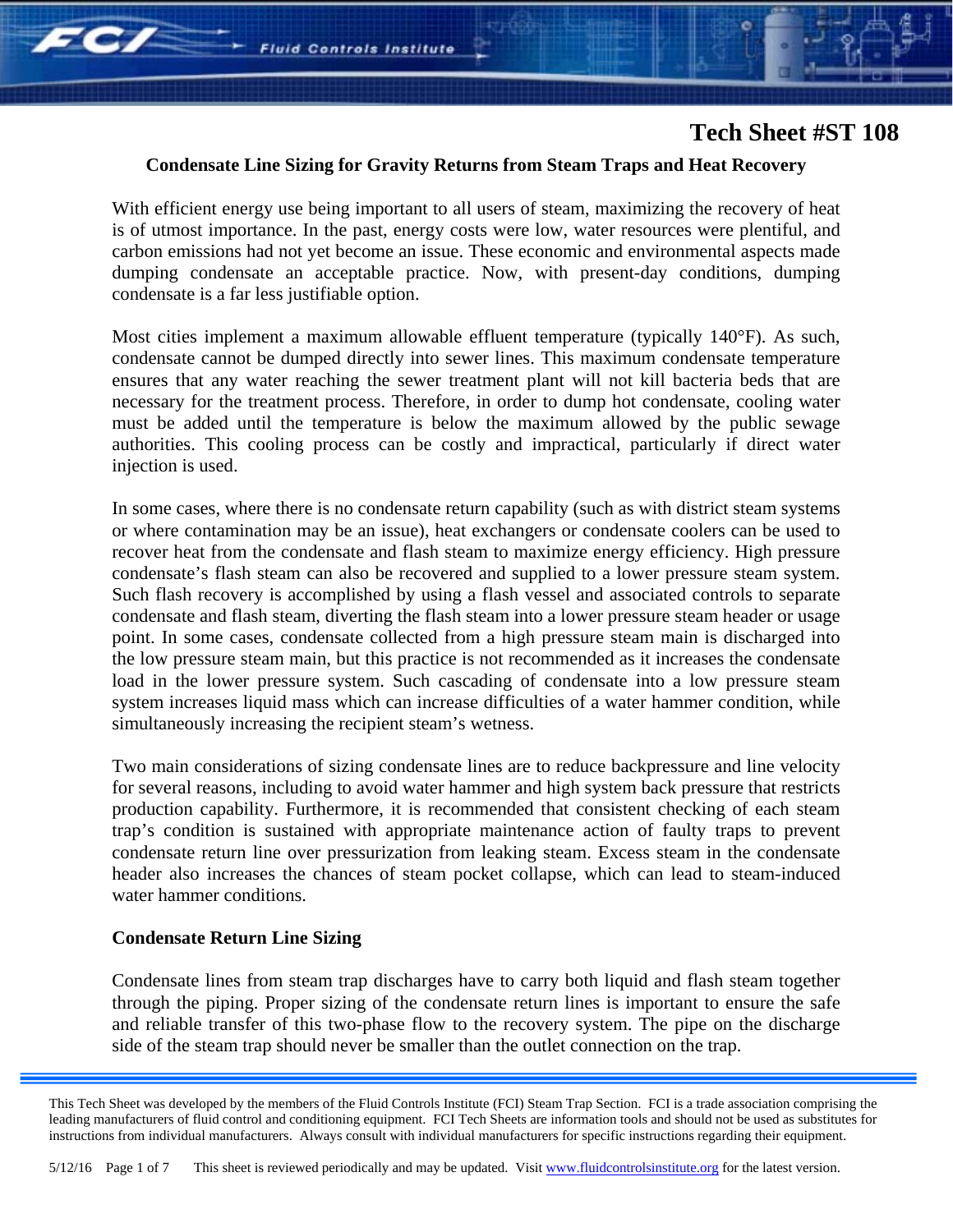Additionally, the size of the condensate return line should generally be larger than the steam trap discharge pipe. In a gravity return, the condensate will run along the bottom of the piping while the flash steam travels above. It is important that the speed of the flowing mixture not be excessive. Excessive velocity in the return line can allow for water hammer due to slugs of liquid being pushed along the piping system.

To size the condensate return line properly, you will need to know the following information:

- Steam pressure at steam trap inlet
- Amount of condensate #/hr.
- Pressure in the condensate return line (is the condensate going to a vented receiver, a pressurized flash tank, or a DA tank).
- Sensible heat of condensate at the steam trap inlet (See Table 1-1 based on the steam trap inlet pressure)
- Sensible heat of condensate return flow (see Table 1-1 for sensible heat based upon operating pressure of the condensate return line)
- Specific volume of flash steam flowing in the condensate return line (see steam table for specific volume of flash steam)
- Flash steam velocity 3,000 to 4,000 ft/min maximum

### **Glossary of terms:**

*FC/* 

L= latent heat BTU/lb (see Table 1.1, saturated steam latent heat value, adjust for wetness percent)

- Q= condensate generated, lb/hr.
- $Qi = Incoming condensate flow, lb/hr.$

S= sensible heat in BTU/lb.

- $Sh =$  sensible heat, higher pressure (BTU/lb)
- $SI$  = sensible heat, lower pressure (BTU/lb)
- $LI =$  latent heat of lower pressure (BTU/lb)
- $FS = flash steam (lb/hr)$
- $Q =$  condensate generated (1b/hr)
- $Sv =$  specific volume of steam (cu ft/lb)
- $Pa = pipe$  area required (sq inches)
- $Svel =$  steam velocity (ft/min)

This Tech Sheet was developed by the members of the Fluid Controls Institute (FCI) Steam Trap Section. FCI is a trade association comprising the leading manufacturers of fluid control and conditioning equipment. FCI Tech Sheets are information tools and should not be used as substitutes for instructions from individual manufacturers. Always consult with individual manufacturers for specific instructions regarding their equipment.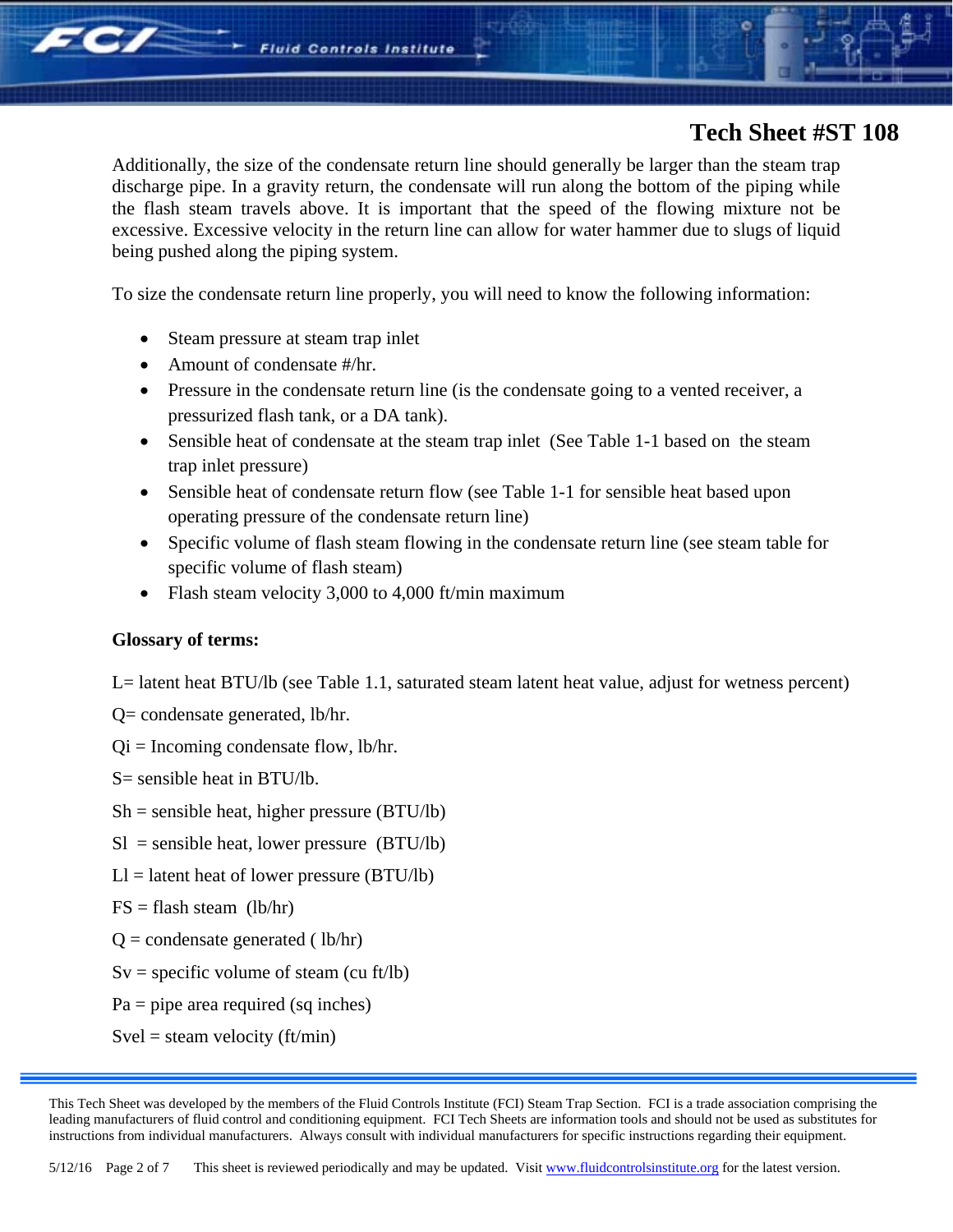

## *Formulas:*

# *Note: For any formula requiring latent heat (L, Ll, or sensible heat (S, Sh, Sl) use Table 1-1.*

## **To calculate amount of flash steam % use the following formula:**

 $(Sh - Sl) / Ll =$  flash steam %

Example: 100 psig condensate flowing through steam trap to a 0 psig gravity return

Sh of 100 psig condensate  $=$  309 btu/lb Sl of 0 psig condensate  $= 180$  btu/lb Ll of 0 psig condensate  $= 970$  btu/lb

Flash steam  $\% = (309-180) / 970 = 0.133$  or 13.3%

### **To determine the amount of flash steam (lb/hr) using following formula:**

 $FS = Q X FS% = total flash steam$ 

### **Formula to calculate required pipe area:**

 $Pa = (((2.4 \times FS \times Sv) / Svel) = area required for flash steam$ 

 $((Q-FS) X 0.016) / (FS*Sv) = % of pipe area in square inches for condensate$ 

\_\_\_\_\_\_\_\_\_\_\_\_\_\_\_\_\_\_\_\_\_\_\_\_\_\_\_\_\_\_\_\_\_\_\_\_\_\_\_\_\_\_\_\_\_\_\_\_\_\_\_\_\_\_\_\_\_\_\_\_\_\_\_\_\_\_\_\_\_

(Pa for flash flow) x  $(1 + %)$  of pipe area) = total pipe required

Example 1: 100 psig condensate flowing through steam trap at 5,000 lb/hr to a 0 psig gravity return, schedule 40 pipe

 $Fs = 5,000 \text{ X } 0.132 = 660 \text{ lb/hr}$ 

Condensate flow = 5,000 lb/hr - 660 lb/hr = 4340 lb/hr condensate in 0 psig gravity return

 $Pa = (2.4 \text{ X } 660 \text{ X } 26.8) / 3,000 = 14.15 \text{ sq. inch. area required for flash steam}$ 

 $(5000-660)$  X 0.0160 /  $(660 \text{ X } 26.8) = 0.0039$  or 0.39% of pipe area for condensate

Total pipe required =  $14.15 \times (1 + 0.0039) = 14.2$  sq inch

This Tech Sheet was developed by the members of the Fluid Controls Institute (FCI) Steam Trap Section. FCI is a trade association comprising the leading manufacturers of fluid control and conditioning equipment. FCI Tech Sheets are information tools and should not be used as substitutes for instructions from individual manufacturers. Always consult with individual manufacturers for specific instructions regarding their equipment.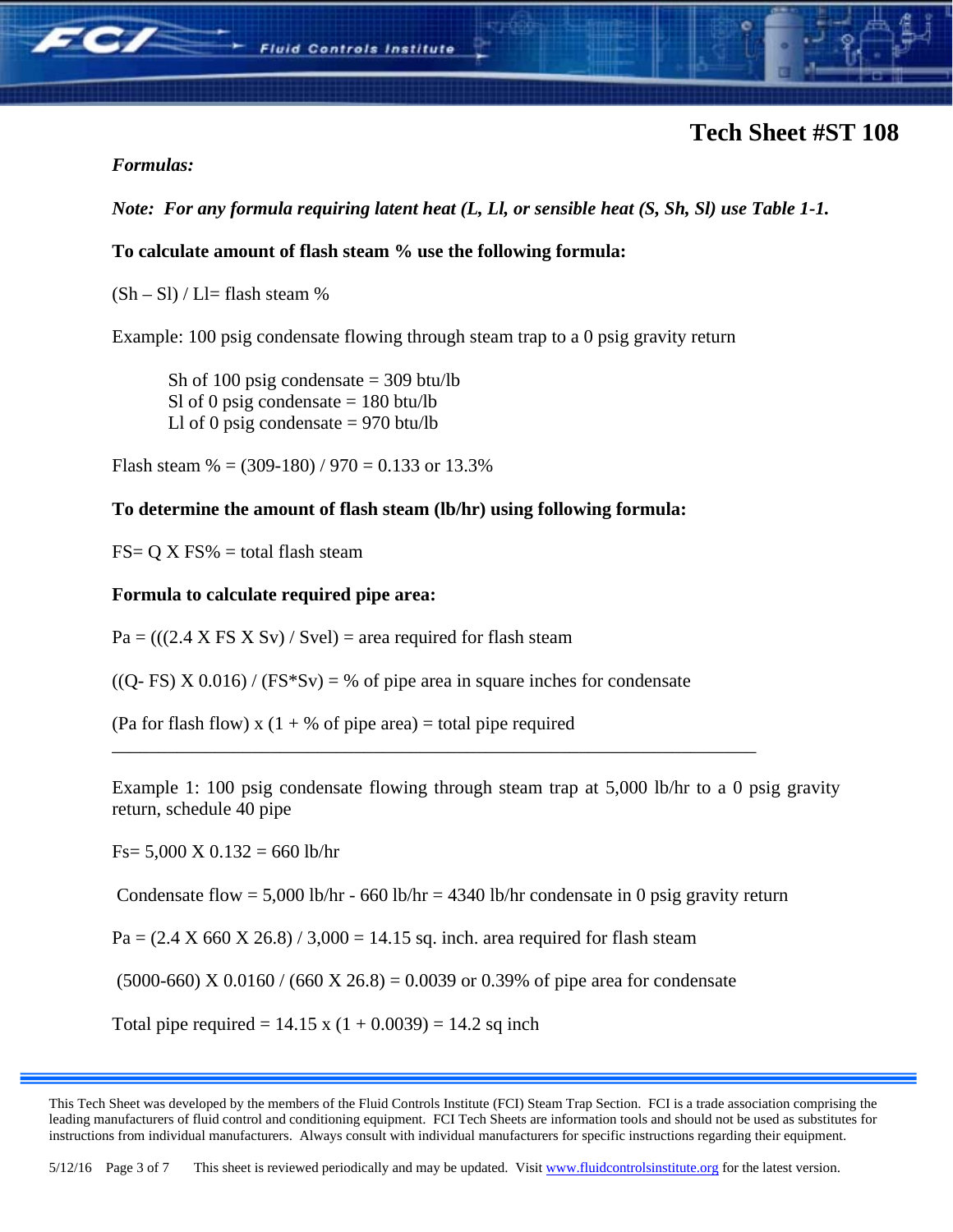

#### **To choose required pipe size see table 1-2**

The required need for a 14.2 sq inch internal pipe area would require a 5" (realistically a 6") schedule 40 pipe to maintain a flow velocity below 3000 Ft/min.

Alternatively, using the Pa formula to solve for Svel if using a 4" schedule 40 pipe with internal area of 12.73 Sq. In.;

 $12.73 / (1 + 0.0039) = 12.68$  sq inch

Svel (4") =  $(2.4 \text{ X } 660 \text{ X } 26.8) / 12.68$ ) = 3,348 ft/min

Example 2: 200 psig condensate flowing through steam trap at 15,000 lb/hr to a 30 psig flash tank, gravity return, schedule 80 pipe

\_\_\_\_\_\_\_\_\_\_\_\_\_\_\_\_\_\_\_\_\_\_\_\_\_\_\_\_\_\_\_\_\_\_\_\_\_\_\_\_\_\_\_\_\_\_\_\_\_\_\_\_\_\_\_\_\_\_\_\_\_\_\_\_\_\_\_\_\_

Flash steam  $\% = (362 - 243) / 929 = 0.128$  or 12.8%

 $Fs = 15,000 \text{ X } 0.128 = 1920 \text{ lb/hr}$ 

Condensate flow = 15,000 lb/hr - 1920 lb/hr = 13,080 lb/hr condensate in 30 psig gravity return

 $Pa = (2.4 \text{ X } 1920 \text{ X } 26.8) / 3000 = 41.16 \text{ sq inch}$  for flash steam

 $(15000-1920)$  X 0.0160 / (660 X 26.8) = 0.012 or 1.2% of pipe area for condensate

Total pipe required =  $41.16 \times (1 + 0.012) = 41.65$  sq inch

#### **To choose required pipe size see table 1-2**

The required need for a 41.65 sq inch internal pipe area would require an 8" schedule 80 pipe to maintain a flow velocity below 3000 Ft/min.

Example 3: Multiple condensate sources flowing to a 5 psig DA tank schedule 80 pipe

- A. 200 psig 5,000 lb/hr
- B. 150 psig 7,500 lb/hr
- C. 50 psig 10,000 lb/hr

This Tech Sheet was developed by the members of the Fluid Controls Institute (FCI) Steam Trap Section. FCI is a trade association comprising the leading manufacturers of fluid control and conditioning equipment. FCI Tech Sheets are information tools and should not be used as substitutes for instructions from individual manufacturers. Always consult with individual manufacturers for specific instructions regarding their equipment.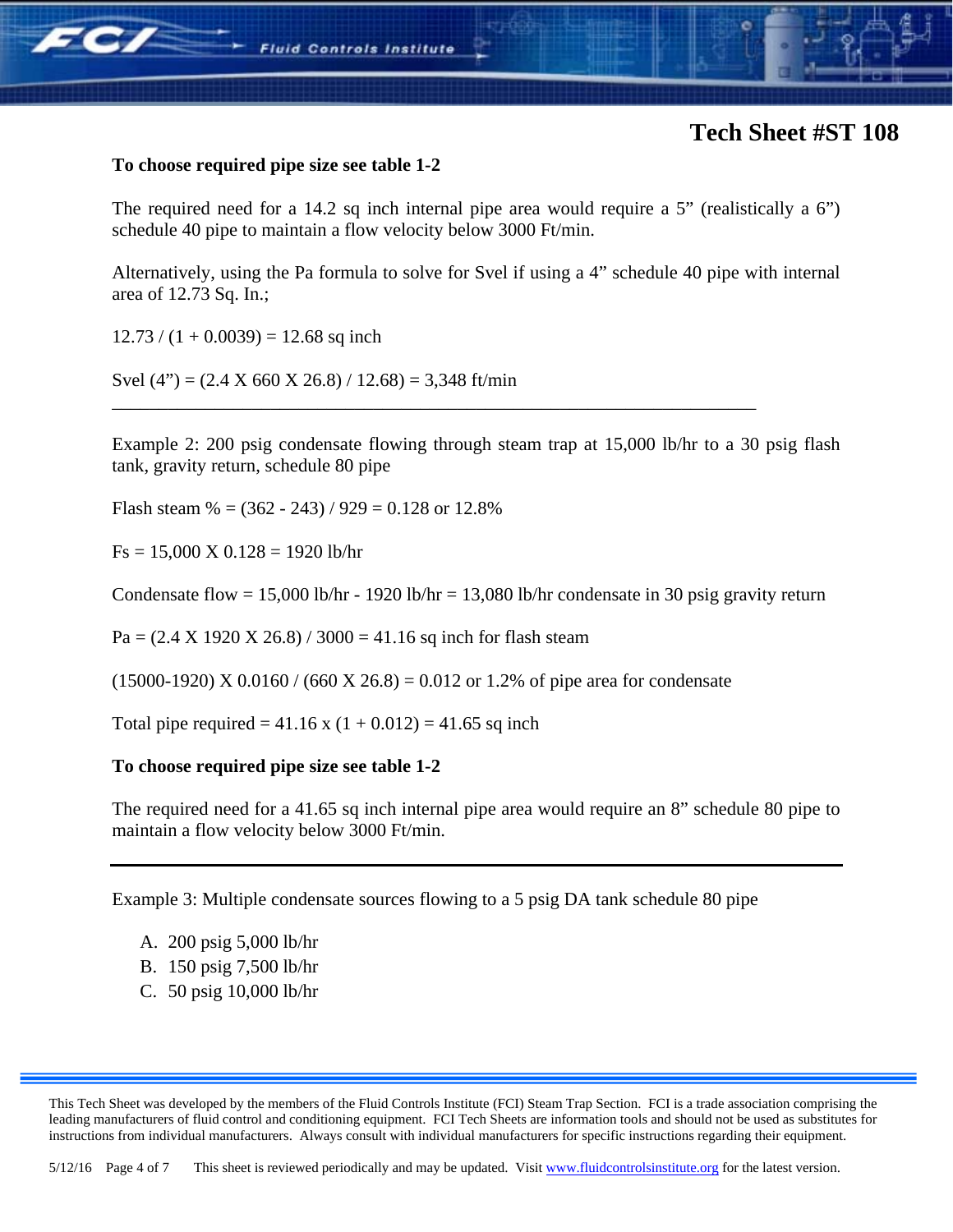

Flash steam % @ 200 psig=  $(362 - 195) / 960 = 0.174$  or 17.4%

**Fluid Controls Institute** 

Fs @ 200 psig =  $5,000 \text{ X } 0.174 = 870 \text{ lb/hr}$ 

Flash steam % @ 150 psig=  $(339 - 195) / 960 = 0.15$  or 15.0%

Fs @ 150 psig = 7,500 X .15 = 1,125 lb/hr

Flash steam % @ 50 psig =  $(267 - 195) / 960 = 0.075$  or 7.5%

Fs  $\textcircled{e}$  50 psig = 10,000 X .075 = 750 lb/hr

Total flash steam =  $870 + 1,125 + 750 = 2,745$  lb/hr.

Total condensate flow from traps =  $5,000 + 7,500 + 10,000 = 22,500$  lb/h.

Condensate flow =  $22,500$  lb/hr -  $2745$  lb/hr =  $19,755$  lb/hr condensate in 5 psig gravity return

 $Pa = (2.4 \text{ X } 2,745 \text{ X } 20.17) / 3000 = 44.29 \text{ sq inch}$  for flash steam

 $(22,500-2745)$  X 0.0160 /  $(2745 \text{ X } 20.17) = 0.0057$  or 0.57% of pipe area for condensate

Total pipe required =  $44.29 \times (1 + 0.0042) = 44.54$  sq inch

### **To choose required pipe size see table 1-2**

The required need for a 44.54 sq inch internal pipe area would require an 8" schedule 80 pipe to maintain a flow velocity below 3000 Ft/min.

This Tech Sheet was developed by the members of the Fluid Controls Institute (FCI) Steam Trap Section. FCI is a trade association comprising the leading manufacturers of fluid control and conditioning equipment. FCI Tech Sheets are information tools and should not be used as substitutes for instructions from individual manufacturers. Always consult with individual manufacturers for specific instructions regarding their equipment.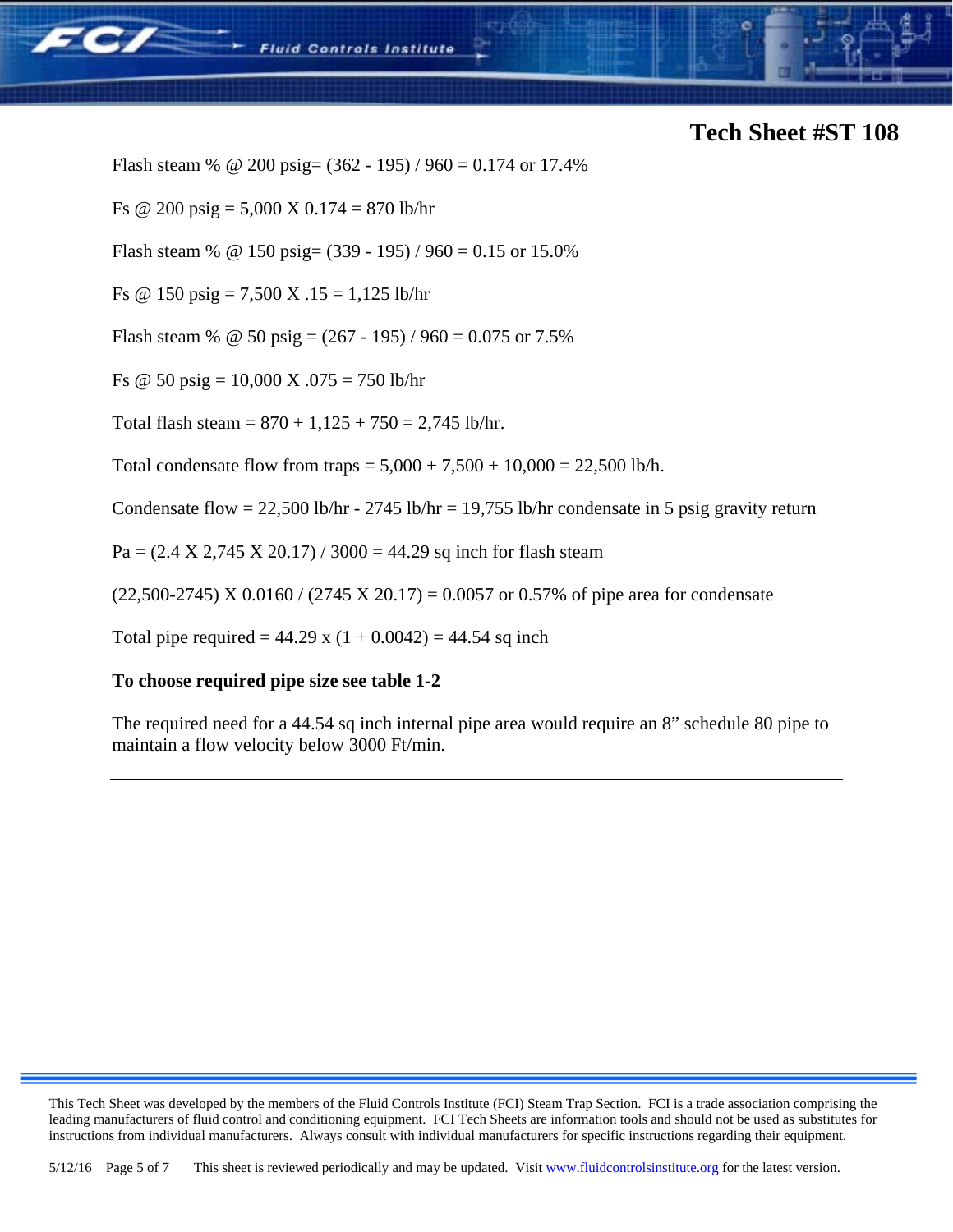

#### **Table 1-1 Latent Heat and Sensible Heat at Various Saturated Steam Pressures**  Pressure (psig) Latent heat Btu/lb Sensible heat Btu/lb *Specific volume cu.ft./lb*  Pressure (psig) Latent Sensible Specific heat Btu/lb heat Btu/# volume cu.ft./lb Pressure (psig) Latent heat Btu/ # Sensible heat Btu/# Specific volume cu.ft./lb **0** 970 180 *26.8* **105** 878 312 3.74 **310** 802 402 1.43 **1** 968 183 *25.2* **110** 875 316 3.59 **315** 800 404 1.41 **2** 966 187 *23.5* **115** 873 319 3.46 **320** 799 405 1.38 **3** 964 190 *22.3* **120** 871 322 3.34 **325** 797 407 1.36 **4** 962 192 *21.4* **125** 868 325 3.23 **330** 796 408 1.34 **5** 960 195 *20.1* **130** 866 328 3.12 **335** 794 410 1.33 **6** 959 198 *19.4* **135** 864 330 3.02 **340** 793 411 1.31 **7** 957 200 *18.7* **140** 861 333 2.92 **345** 791 413 1.29 **8** 956 201 *18.4* **145** 859 336 2.84 **350** 790 414 1.28 **9** 954 205 *17.1* **150** 857 339 2.74 **355** 789 416 1.26 **10** 953 207 *16.5* **155** 855 341 2.68 **360** 788 417 1.24 **12** 949 212 *15.3* **160** 853 344 2.60 **365** 786 419 1.22 **14** 947 216 *14.3* **165** 851 346 2.54 **370** 785 420 1.20 **16** 944 220 *13.4* **170** 849 348 2.47 **375** 784 421 1.19 **18** 941 224 *12.6* **175** 847 351 2.41 **380** 783 422 1.18 **20** 939 227 *11.9* **180** 845 353 2.34 **385** 781 424 1.16 **22** 937 230 *11.3* **185** 843 355 2.29 **390** 780 425 1.14 **24** 934 233 *10.8* **190** 841 358 2.24 **395** 778 427 1.13 **26** 933 236 *10.3* **195** 839 360 2.19 **400** 777 428 1.12 **28** 930 239 *9.85* **200** 837 362 2.14 **450** 766 439 1.00 **30** 929 243 *9.46* **205** 836 364 2.09 **500** 751 453 .89 **32** 927 246 *9.10* **210** 834 366 2.05 **550** 740 464 .82 **34** 925 248 *8.75* **215** 832 368 2.00 **600** 730 473 .75 **36** 923 251 *8.42* **220** 830 370 1.96 **650** 719 483 .69 **38** 922 253 *8.08* **225** 828 372 1.92 **700** 710 491 .64 **40** 920 256 *7.82* **230** 827 374 1.89 **750** 696 504 .60 **42** 918 258 *7.57* **235** 825 376 1.85 **800** 686 512 .56 **44** 917 260 *7.31* **240** 823 378 1.81 **900** 666 529 .49 **46** 915 262 *7.14* **245** 822 380 1.78 **1000** 647 544 .44 **48** 914 264 *6.94* **250** 820 382 1.75 **1250** 600 580 .34 **50** 912 267 *6.68* **255** 819 383 1.72 **1500** 557 610 .23 **55** 909 271 *6.27* **260** 817 385 1.69 **1750** 509 642 .22 **60** 906 277 *5.84* **265** 815 387 1.66 **2000** 462 672 .19 **65** 901 282 *5.49* **270** 814 389 1.63 **2250** 413 701 .16 **70** 898 286 *5.18* **275** 812 391 1.60 **2500** 358 733 .13

FC/

**Fluid Controls Institute** 

This Tech Sheet was developed by the members of the Fluid Controls Institute (FCI) Steam Trap Section. FCI is a trade association comprising the leading manufacturers of fluid control and conditioning equipment. FCI Tech Sheets are information tools and should not be used as substitutes for instructions from individual manufacturers. Always consult with individual manufacturers for specific instructions regarding their equipment.

**75** 895 290 *4.91* **280** 811 392 1.57 **2750** 295 764 .11

5/12/16 Page 6 of 7 This sheet is reviewed periodically and may be updated. Visit www.fluidcontrolsinstitute.org for the latest version.